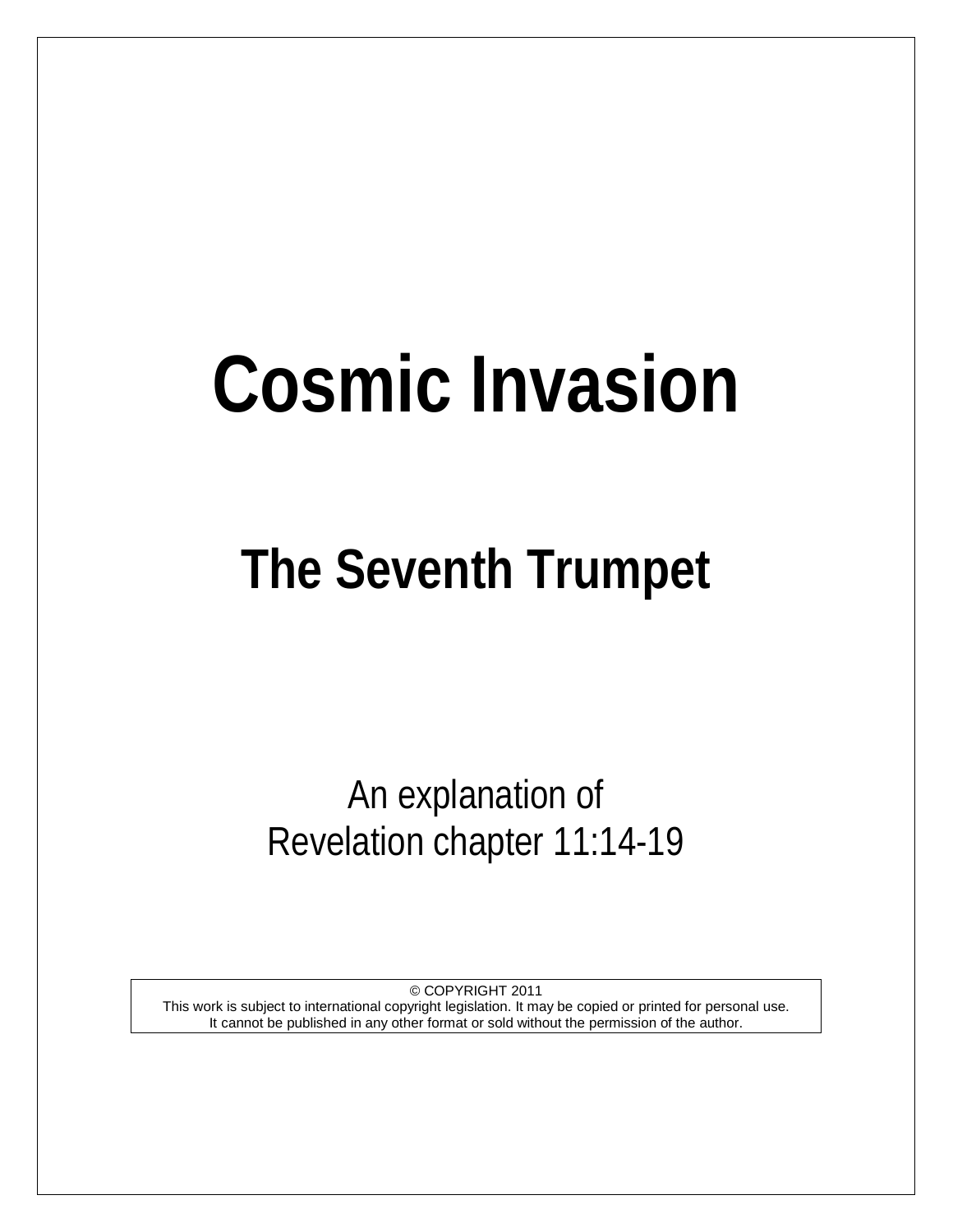# Table of contents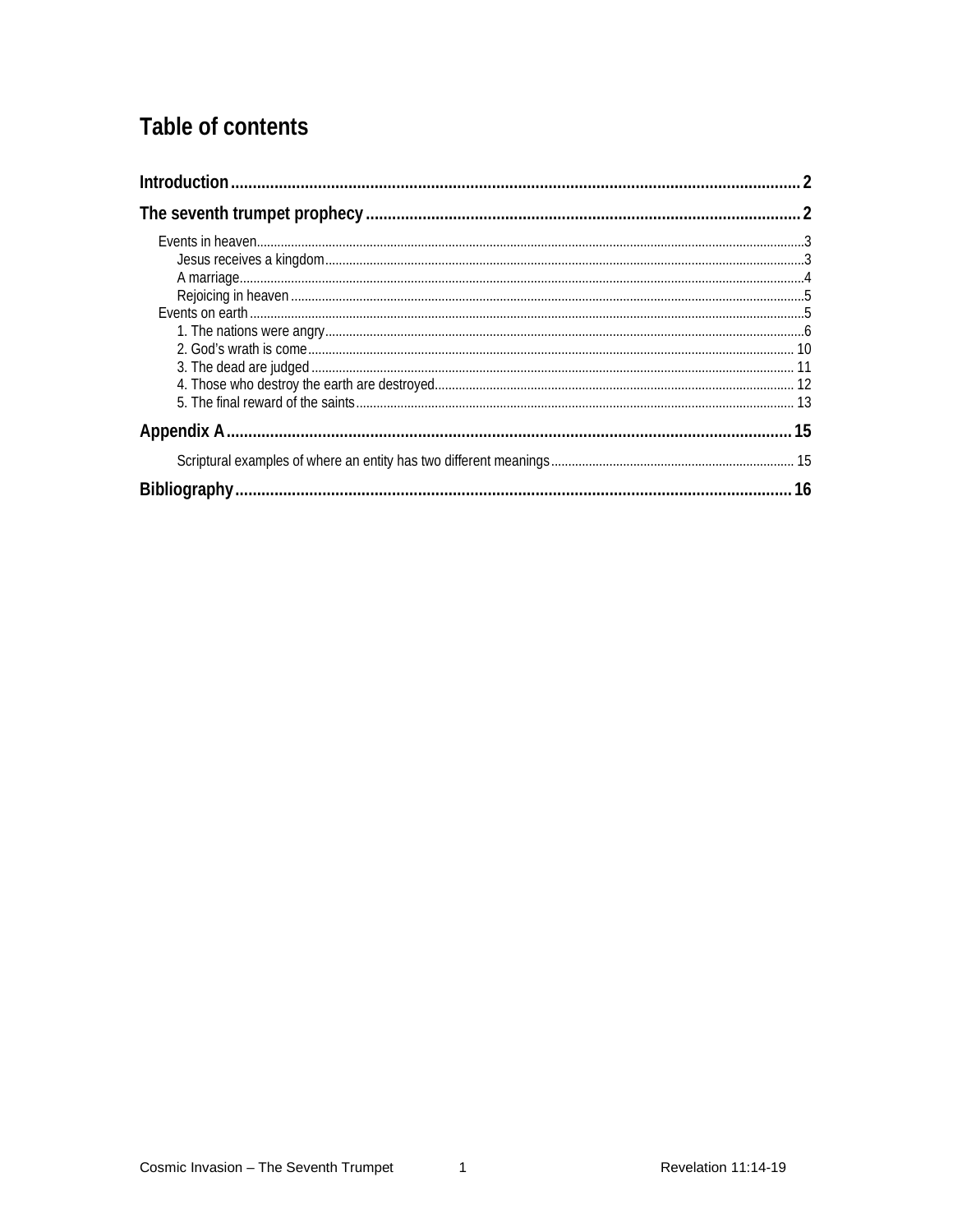## <span id="page-2-0"></span>**Introduction**

Revelation Chapter 11:14-19 focuses on the seventh trumpet. We have already covered six of the seven trumpets. However this final trumpet is perhaps the most important because it concerns our generation and the termination of this world's history. The introduction to this prophecy is found in the previous chapter and reads:

But in the days of the sounding of the seventh angel, when he is about to sound, *the mystery of God would be finished, as He declared to His servants the prophets. Revelation 10:7*

Here is the angel of the seventh trumpet. *When he is about to sound*, *the mystery of God would be finished*. As explained in the exposition of Revelation Chapter 10, the *mystery*  of God represents the gospel of Jesus Christ.<sup>[1](#page-2-2)</sup>

Thus when the seventh trumpet is about to sound, the preaching of the gospel is to be concluded. The day of salvation is to come to its finale. This will occur by the proclamation of the Three Angels' Messages of Revelation Chapter 14:6-12, which constitute the final message of God to humankind. They have also been aptly described as *the final ultimatum*.

In Revelation Chapter 18:1-4 a fourth angel joins in the proclamation of the third angel's message and with a mighty voice calls God's people out of Babylon. This event is referred to as the *Loud Cry* because the angel speaks *with a loud voice and the whole earth is lightened with his glory*. Again, this is a description of the gospel's conclusion.

### <span id="page-2-1"></span>**The seventh trumpet prophecy**

*Then the seventh angel sounded: And there were loud voices in heaven, saying, "The kingdoms of this world have become the kingdoms of our Lord and of His Christ, and He shall reign forever and ever!"* 

*And the twenty-four elders who sat before God on their thrones fell on their faces and worshiped God, saying:* 

*"We give You thanks, O Lord God Almighty, the One who is and who was and who is to come, because You have taken Your great power and reigned. The nations were angry, and Your wrath has come, and the time of the dead, that they should be judged, and that You should reward Your servants the prophets and the saints, and those who fear Your name, small and great, and should destroy those who destroy the earth."* 

*Then the temple of God was opened in heaven, and the ark of His covenant was seen in His temple. And there were lightnings, noises, thunderings, an earthquake, and great hail. V 15-19*

<span id="page-2-2"></span><sup>1</sup> A.P. Cooke, *Time No Longer*, 2nd ed. (Sydney: Self-published, 2010),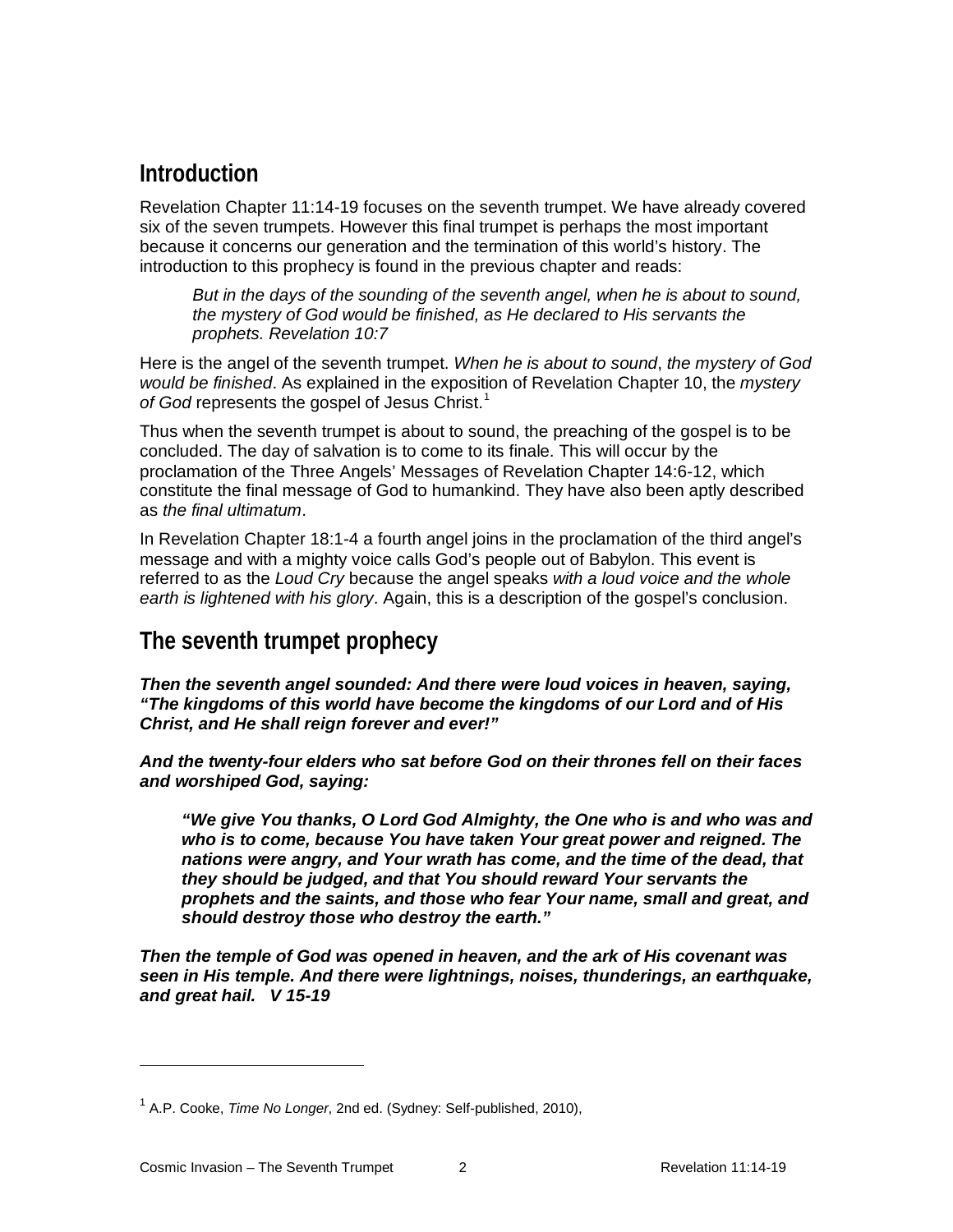*…There were loud voices in heaven…*

This indicates that an important event is about to transpire.

*…"The kingdoms of this world have become the kingdoms of our Lord and of His Christ and he shall reign forever and ever!"*

Here is the close of human probation, when Jesus Christ becomes King of kings. Since His ascension Jesus has been Priest/King sharing His Father's throne. He is of the order of Melchizedek, and when the kingdoms of this world become His, then His priestly work ends and He becomes King of kings and Lord of Lords.

#### <span id="page-3-0"></span>**Events in heaven**

#### <span id="page-3-1"></span>**Jesus receives a kingdom**

The gospels inform us that Jesus, when he spoke of His return to heaven, often indicated that He was going to receive a kingdom.

*A certain nobleman went into a far country to receive for himself a kingdom, and to return. Luke 19:12*

At His ascension Jesus went to heaven to receive a kingdom, and when He returns it will be after He has received it. So when does Christ receive His kingdom? He receives it during the heavenly judgment that began in 1844 and concludes at the close of probation. This is revealed in Daniel 7 after the rise of the four beasts and the emergence of *the little horn*.

*I watched till thrones were put in place, and the Ancient of Days was seated; His garment was white as snow, and the hair of His head was like pure wool. His throne was a fiery flame, its wheels a burning fire;*

*A fiery stream issued and came forth from before Him. A thousand thousands ministered to Him; ten thousand times ten thousand stood before Him. The court was seated, and the books were opened. Daniel 7:9-10*

This is the great heavenly assize which is alluded to in Daniel 8:14 and which commenced in 1844 at the close of the 2300 year period. After the judgment was set, Daniel said

*I was watching in the night visions, and behold, One like the Son of Man, Coming with the clouds of heaven! He came to the Ancient of Days, And they brought Him near before Him. Daniel 7:13*

In this scene Jesus is depicted coming before the Father as the great Advocate in the heavenly judgment scene. It is significant to notice one of the events that occur in this pre-advent judgment.

*Then to Him was given dominion and glory and a kingdom, That all peoples, nations, and languages should serve Him. His dominion is an everlasting dominion, which shall not pass away, And His kingdom the one which shall not be destroyed. Daniel 7:14.*

The kingdom of this world had been usurped by Satan. Christ now receives it back. This is why, during the seventh trumpet, *the temple of God was opened in heaven, and the ark of His covenant was seen in His temple.* That ark was in the Holy of Holies. Here we are given a glimpse into the awesome heavenly temple. This indicates that the activities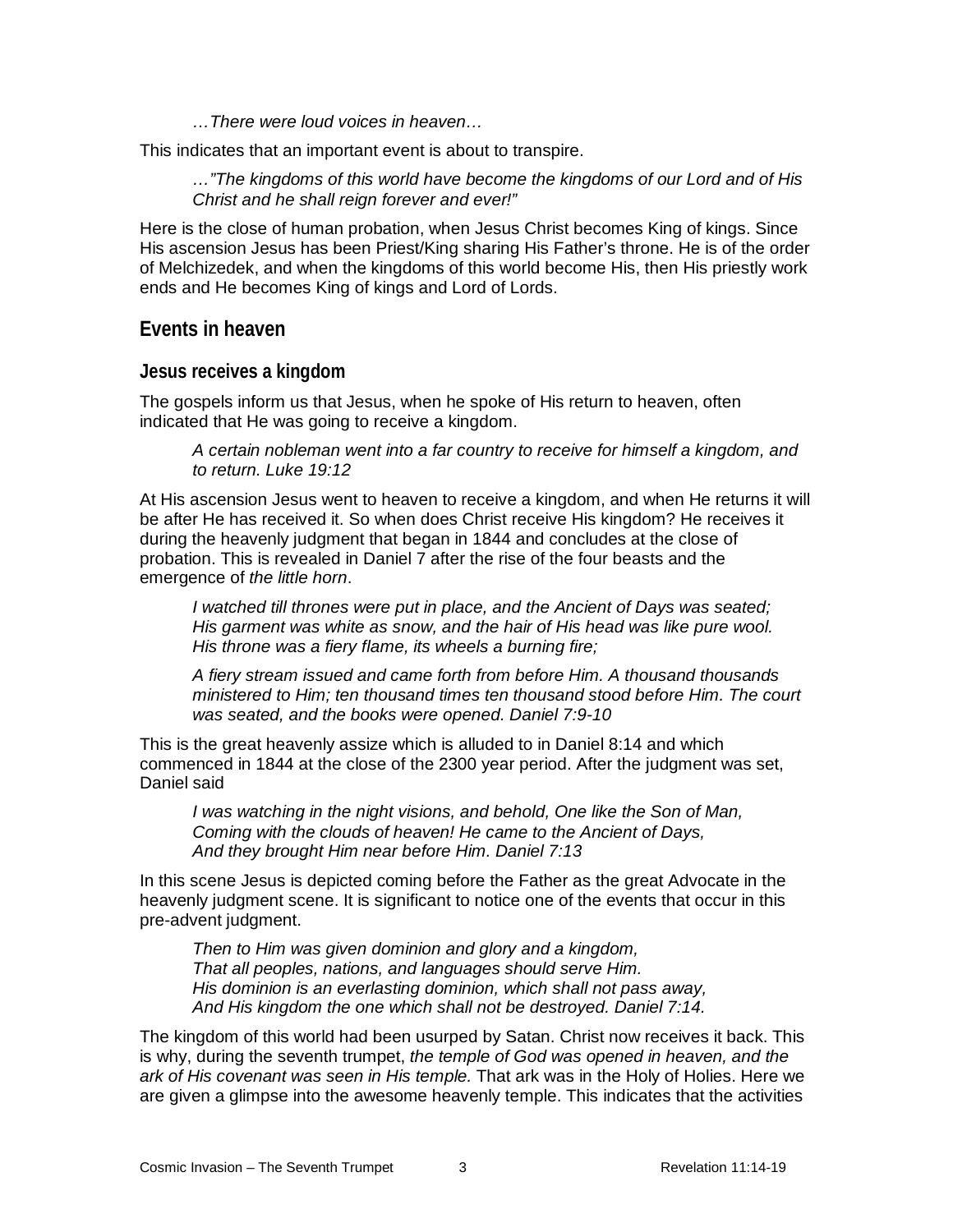of the Father and the Son are now centered within the inner apartment, the Holy of Holies. It is while the special judgment ministry is in progress that Christ receives His kingdom.

This truth is very clearly stated by the author of the book *Early Writings*. After describing the transfer of Christ from the first to the second apartment of the Temple, Jesus is represented as saying *I am going to my Father to receive the kingdom*. [2](#page-4-1)

#### <span id="page-4-0"></span>**A marriage**

In the gospels Christ's receiving of the kingdom is likened to a marriage.

*Let your waist be girded and your lamps burning; and you yourselves be like men who wait for their master, when he will return from the wedding, that when he comes and knocks they may open to him immediately. Luke 12:35-36*

This scenario is based on a custom of Old Testament times. When the oldest son of a reigning monarch came of age the father, the king, could install his son as a co-ruler: it was possible for them to co-reign. In a special ceremony he would marry his son to a leading city of the kingdom. This indicated that the son shared in the rule of the kingdom. So it is with Jesus. In the pre-advent judgment in the heavenly sanctuary, Jesus Christ is married to the New Jerusalem. The Holy City is called His bride. $3$ 

*The coming of Christ as our high priest to the most holy place, for the cleansing of the sanctuary, brought to view in Daniel 8:14.... is also represented by the coming of the bridegroom to the marriage, described by Christ in the parable of the ten virgins, of Matthew 25….The marriage represents the reception by Christ of His kingdom. The Holy City, the New Jerusalem, which is the capital and representative of the kingdom, is called "the bride, the Lamb's wife."… Said the angel to John: "Come hither, I will show thee the bride, the Lamb's wife."* [4](#page-4-3)

There have been different opinions about who the Bride of Christ represents. Some claim it is the church while others declare it is the New Jerusalem. The answer is that there are two brides – a spiritual bride and a literal bride. It is important to understand that in Scripture there are often two representations of the same entity. [5](#page-4-4) (Also see Appendix A). The spiritual bride is the Church. When we accept Christ as our Savior it is likened to a marriage. Christ becomes our husband, we become His bride. When Christ is married to the heavenly Jerusalem, which *is prepared as a bride adorned for her husband* He is married to a literal bride. Again the author of *Early Writings* says

*Christ had received his kingdom… the subjects of the kingdom were made up. The marriage of the Lamb was consummated.*[6](#page-4-5)

The subjects of the kingdom are installed at the close of the heavenly judgment - at the close of probation. Then the kingdoms of this world become the kingdoms of Christ.

<span id="page-4-1"></span><sup>&</sup>lt;sup>2</sup> Ellen G. White, *Early Writings* (Washington, DC.: Review and Herald Publishing Assn., 1882), 55.

<span id="page-4-2"></span> $3$  Revelation 21:5.

<span id="page-4-3"></span><sup>4</sup> Ellen G. White, *The Great Controversy* (Mountain View, CA.: Pacific Press Publishing Assn., 1898), 426.

<sup>5</sup> See Appendix *Examples of Two in Scripture*.

<span id="page-4-5"></span><span id="page-4-4"></span><sup>6</sup> Ellen G. White, *Early Writings*, 280.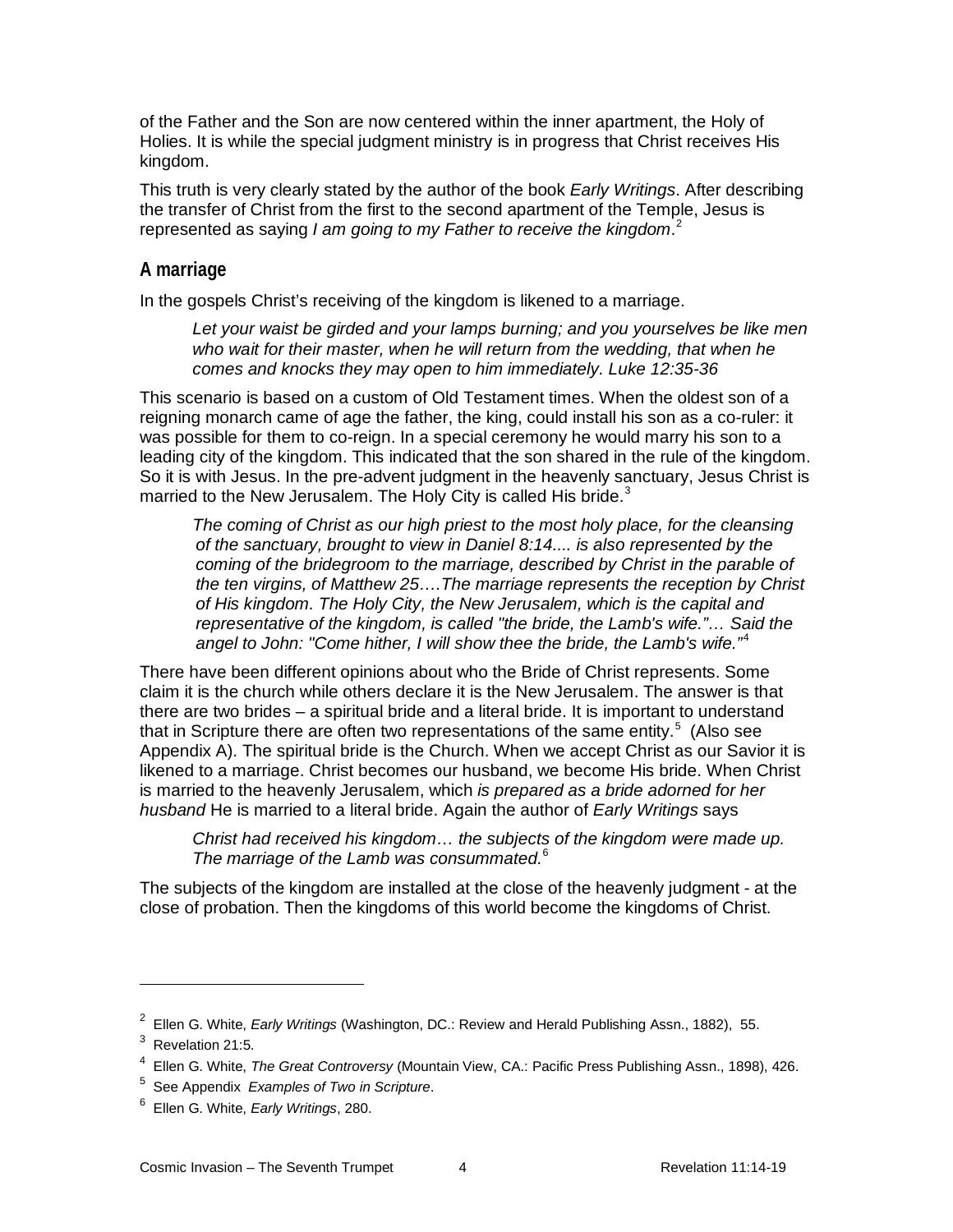#### <span id="page-5-0"></span>**Rejoicing in heaven**

*And the twenty-four elders who sat before God on their thrones fell on their faces and worshiped God, saying: 'We give You thanks, O Lord God Almighty, the One who is and who was and who is to come because You have taken Your great power and reigned.' Revelation 11:16-17*

The reason for such rejoicing is that for six thousand years the heavenly hosts have been waiting for the reign of sin and rebellion to end. It has been a long wait for them, because they have witnessed the whole reign of sin. For six thousand years they have seen its terrible effects. We see but short portions of it and so are not able to comprehend the magnitude of the tragedy. The heavenly inhabitants have beheld it all.

Thus when the marriage is *consummated*, when the kingdom becomes Christ's, there is tremendous rejoicing. The six thousand years of human woe and wretchedness is to end – God is about to begin the work of restoring this planet to its pristine state.

#### <span id="page-5-1"></span>**Events on earth**

In the next verse we see five great events occurring on earth during the time period of the seventh trumpet.

*The nations were angry, and Your wrath has come, And the time of the dead, that they should be judged, And that You should reward Your servants the prophets and the saints, And those who fear Your name, small and great, And should destroy those who destroy the earth. Revelation 11:18*

The five great events are listed in the passage as follows:

- 1. The nations were angry
- 2. God's wrath is come
- 3. The dead are judged
- 4. Those who destroy the earth are destroyed.
- 5. The saints are rewarded

Note that the fourth event mentioned in the scriptural passage – the reward of the saints – in fact does not come to final fruition until after the fifth event mentioned. It will therefore be covered last. The five events are shown chronologically in the diagram overleaf.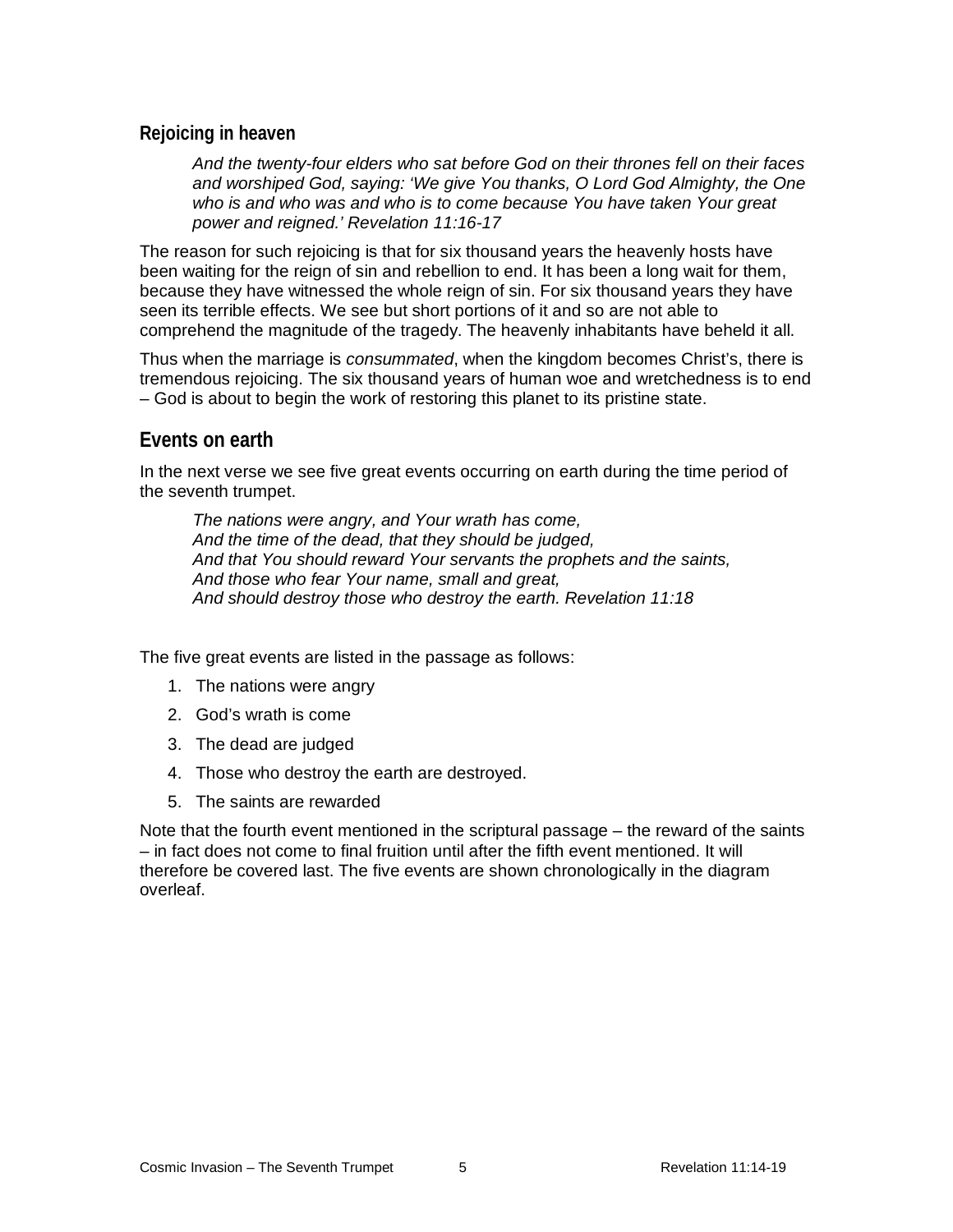*Figure 1: The seventh trumpet prophecy*



The first three events in this list are declared to be separate, distinct and consecutive.

*I* saw that the anger of the nations, the wrath of God, and the time to judge the *dead, were separate and distinct, one following the other.* [7](#page-6-1)

This means that the anger of the nations precedes the judgment of the dead. Let us examine each of these events.

#### <span id="page-6-0"></span>**1. The nations were angry**

This expression has two applications; the first refers to the nations as we understand the term *nations* today. It refers to the spirit of nationalism that has enveloped the nations of the end time, and which originated in the French Revolution. This spirit began to blossom in 1848 when Europe was shaken by national revolution. Over 30 kingdoms experienced revolt and the overthrow of their existing order of government.

In 1849 one author wrote that the nations *are now getting angry[8](#page-6-2)* , and they were. Great political upheavals hit the nations of Europe. Subsequently there has been a tremendous increase in military conflicts, in both number and in magnitude and destruction. Some examples of wars since 1848 are:

 $<sup>7</sup>$  Ibid., 36.</sup>

<span id="page-6-2"></span><span id="page-6-1"></span> $8$  Ibid.,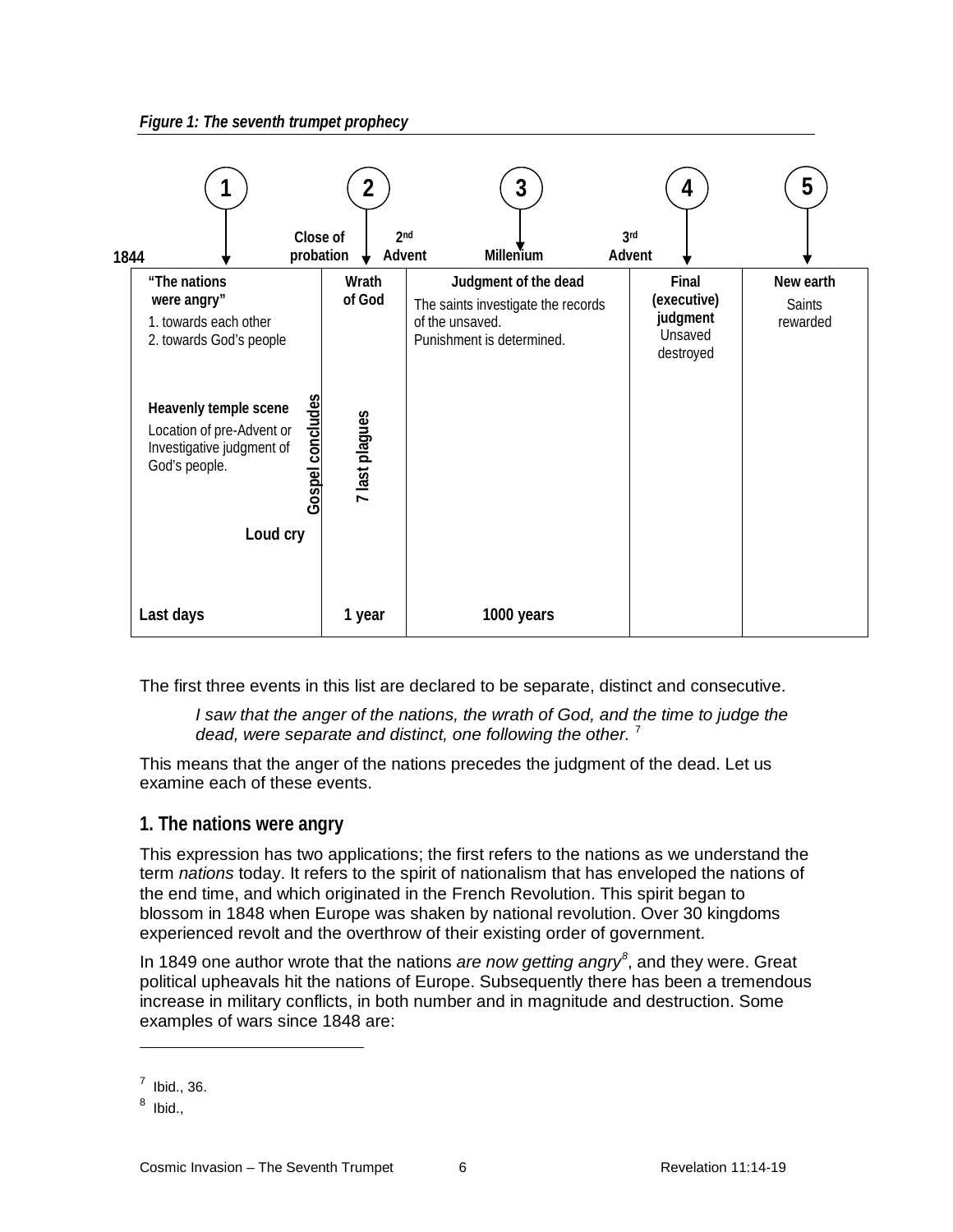The Crimean war, the Russo-Japanese war, the Chino-Japanese war, the Franco-Prussian war, the Great War, or World War I, the Spanish Civil war, the Cold War; in fact there has not been a single day of peace since 1918. Added to these there have been numerous local wars in Indonesia, Malays, Indo-China, China and other Communists insurgencies, Algeria, Korea, India and Pakistan, the Suez war, Palestinian War, Greco-Turk, Hungarian, Vietnam, Chile, Lebanon, Iraq, Iran, Inter America, Chechnya, Afghanistan, Somalia, Libya, and more.

Conflicts continue to emerge. Today we have conflicts in most parts of the globe with undoubtedly many more to come. We can add to this incomplete list the internecine conflicts, inter-racial slaughters and drug wars that have shocked us all.

Note again that the first three events are separate and consecutive: that is, the anger or war among the nations is separate and distinct from the wrath of God as seen in the seven last plagues.<sup>[9](#page-7-0)</sup>

#### **The truth about the battle of Armageddon**

Some commentators believe that the final battle of Armageddon in the sixth plague is connected with *the anger of the nations*, nation fighting nation, in other words international war. But the Spirit of Prophecy clearly states that the wrath of God which involves Armageddon in the sixth plague is *separate and distinct* and *follows* the anger of the nations. It appears that in some cases there has been a misreading of the Spirit of Prophecy on this question. Statements which have been used as authority for a military Armageddon, of nation against nation should be interpreted differently. Notice the following.

*Events are changing to bring about the day of God, which hastens greatly. Only a moment of time, as it were, yet remains. But while already nation is rising against nation, and kingdom against kingdom, there is not now a general engagement. As yet the four winds are held until the servants of God shall be sealed in their foreheads. Then the powers of earth will marshal their forces for the last great battle.*[10](#page-7-1)

Does the term *a general engagement* mean that there will be a military battle in which all nations will fight against one another during Armageddon? The word *Armageddon* is not used in the above quotation although later the author says *the powers of earth will marshal their forces for the last great battle* and this is certainly referring to Armageddon. What is meant then by the expression *a general engagement*? Does that mean an engagement of nation against nation, or could it mean something else? Is it a world war or could it refer to the attempt by the united powers of evil to destroy the church of God? The statement says that this *general engagement* is held back until the sealing is completed, and *then the powers of earth will marshal their forces for the last great battle.*

The sealing is completed at the close of probation, at which point the seven last plagues commence.[11](#page-7-2) Now the plagues are separate and distinct from, and follow the anger, of

<span id="page-7-0"></span> $9$  Ibid., 36.

<span id="page-7-1"></span><sup>10</sup> Ellen G. White,*Testimonies to the Church* (Mountain View, CA: Pacific Press Publishing Assn.,1948), 6:14

<span id="page-7-2"></span><sup>11</sup> Ellen G. White, *Early Writings*, 279.

Ellen G. White, *Testimonies to the Church*, 5:213.

Ellen G. White, Selected Messages (Washington DC: Review and Herald Publishing Assoc, 1958), 1:66.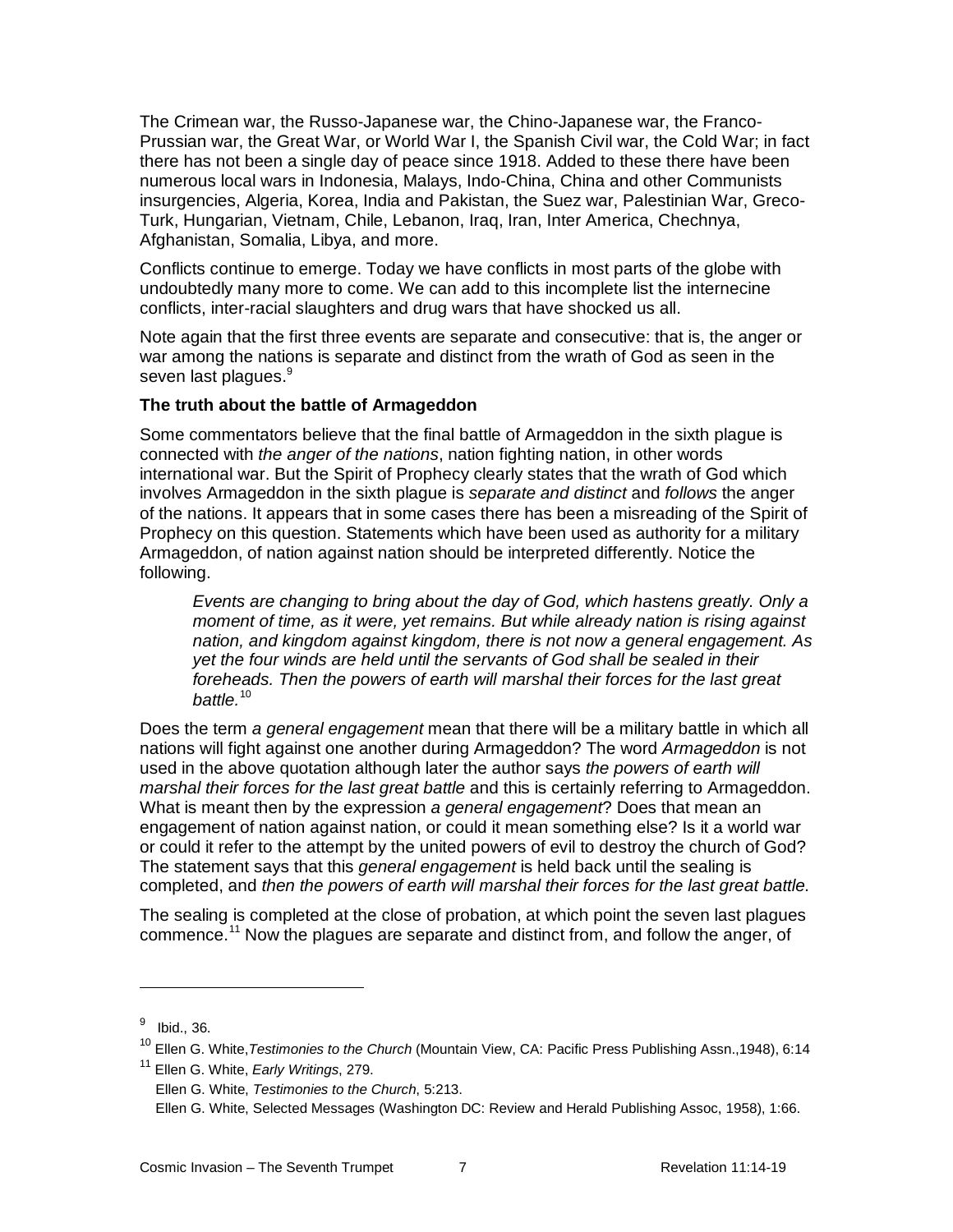the nations*.* Therefore we need to understand how *the powers of earth marshal their forces for the last great battle* after the close of probation, whether it will be against each other or whether it will be in union against God's people. The Spirit of Prophecy provides the answer.

*The nations of the world are eager for conflict; but they are held in check by the angels. When this restraining power is removed, there will come a time of trouble and anguish…All who have not the spirit of truth will unite under the leadership of satanic agencies. But they are to be kept under control till the time shall come for the great battle of Armageddon.*[12](#page-8-0)

When we analyse this statement, it says *the nations of the world are eager for conflict*. This is not the case at present. The nations are afraid of conflict, they are afraid of nuclear war, and they are afraid of universal destruction. They have learned that war is waste. We need to understand which conflict the Spirit of Prophecy is referring to here when it says*, all who do not have the spirit of truth will unite under the leadership of Satanic agencies and they are to be kept under control till…. the great battle of Armageddon.*

In fact this statement refers to the conflict between God and Babylon. Notice how the following statement confirms this.

*A terrible conflict is before us. We are nearing the battle of the great day of God Almighty. That which has been held in control is to be let loose. The angel of mercy is folding her wings, preparing to step down from the throne and leave the world to the control of Satan. The principalities and powers of earth are in bitter revolt against the God of heaven. They are filled with hatred against those who serve Him, and soon, very soon, will be fought the last great battle between good and evil. The earth is to be the battle field - the scene of the final contest and the final victory. Here, where for so long Satan has led men against God, rebellion is to be forever suppressed.***[13](#page-8-1)**

This is a tremendous statement. Further confirmation is given another statement:

*The world is filled with storm and war and variance. Yet under one head - the papal power - the people will unite to oppose God in the person of His witnesses.*[14](#page-8-2)

The anger of the nations is separate and distinct from Armageddon. Armageddon does not involve nation against nation – it is all nations united under Babylon in a general engagement against God's people.

F.D.Nichol, ed. *The Seventh-Day Adventist Bible Commentary*, ed. F.D.Nichol (Washington DC: Review and Herald Publishing Assn., 1957), 7:968.

 $12$  Letter 79, 1900, in Manuscript Releases, Volume 1 (Nos. 19-96, 1941-1957).

<span id="page-8-1"></span><span id="page-8-0"></span><sup>13</sup> Ellen G. White, "Let the Trumpet Give a Certain Sound," *The Review and Herald,* (December 13, 1892), Vol. 79, No 11, p162.

<span id="page-8-2"></span><sup>14</sup> Ellen G. White, *Testimonies to the Church*, 7:182.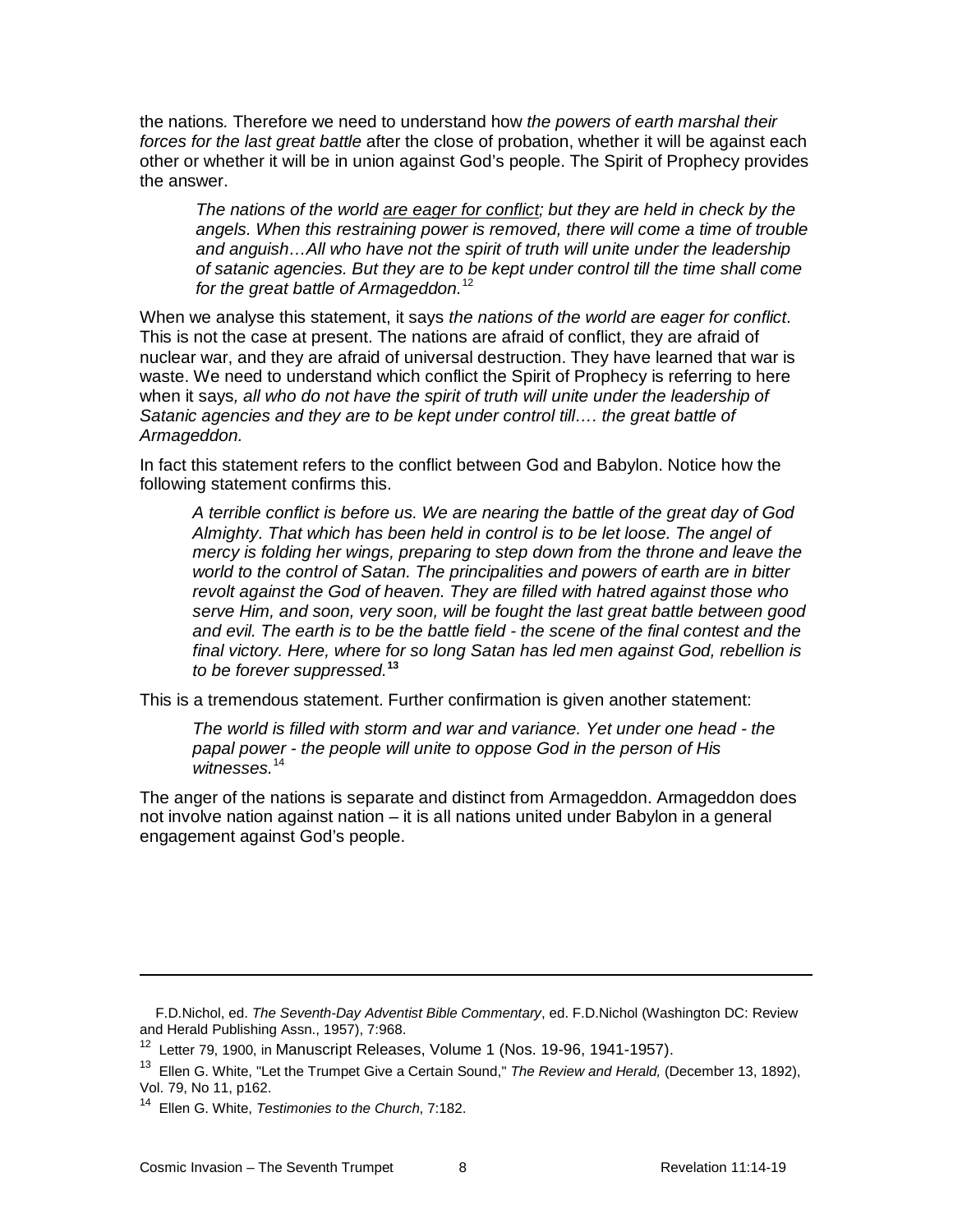#### **Meaning of "nations"**

The second application of the anger of the nations concerns the meaning of the word *nations*. In the Greek language the word is *ethnos*, from which *ethnic* is derived. It means Gentiles or non-Israelites. Sometimes it is translated as *heathen*. This is a term used to describe those who are not God's people – that is, the unsaved. Thus when Scripture speaks of the anger of the nations it could correctly be translated, *the anger of the unsaved*, for they will all be united in rebellion against God and his people.

The Greek word for *angry* may also be translated as *wrath*. So the sentence could be translated *the unsaved were wrath*. This leads us to question what it is that leads the nations (unsaved) to become angry or wrathful. The answer is found in Revelation 18.

*And he cried mightily with a loud voice, saying, "Babylon the great is fallen, is*  fallen, and has become a dwelling place of demons, a prison for every foul spirit, *and a cage for every unclean and hated bird! <sup>3</sup> For all the nations have drunk of the wine of the wrath of her fornication, the kings of the earth have committed fornication with her, and the merchants of the earth have become rich through the abundance of her luxury. Revelation 18:2-3.*

The unsaved have drunk of the wine of Babylon, the wine of her fornication. That means they have imbibed Babylon's doctrine of illicit union with the world. The result is that they become wrathful. We need to know what kind of wrath this is and against whom it is directed.

*And the dragon was enraged with the woman, and he went to make war with the rest of her offspring, who keep the commandments of God and have the testimony of Jesus Christ. Revelation 12:17.*

Intoxication with Babylon's wine leads the unsaved to become wrathful against those who dissent, those who keep the commandments of God and have the testimony of Jesus Christ - the saints of God. Therefore the expression, *the nations were angry*, in its most Scriptural application, refers to the coming time of persecution of God's people. This will be brought about by the world accepting the teachings of spiritual Babylon and will inspire hatred and wrath against those who refuse to accept the false worship to be enforced by legislation. As one commentator states:

*In the warfare to be waged in the last days there will be united, in opposition to God's people, all the corrupt powers that have apostatized from allegiance to the law of Jehovah.* [15](#page-9-0)

<span id="page-9-0"></span><sup>15</sup> Ellen G. White, *Last Day Events*, ed. B. Widicker - compilation (Boise ID: Pacific Press Publishing Assoc, 1992), 124.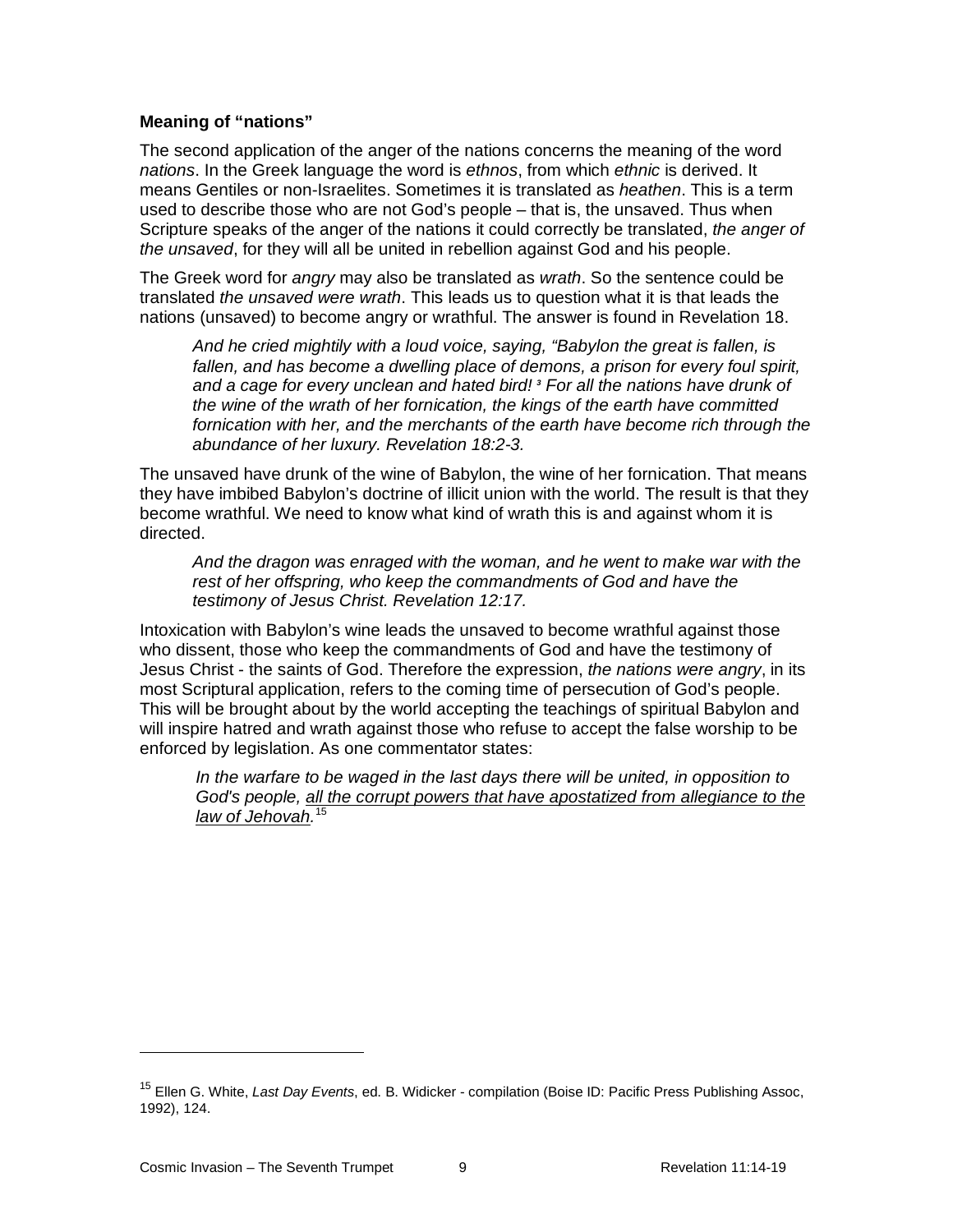#### <span id="page-10-0"></span>**2. God's wrath has come**

God's wrath is evidenced in the seven last plagues.

*Then I saw another sign in heaven, great and marvelous, seven angels having the seven last plagues; for in them the wrath of God is complete. Revelation 15:1*

In the study of the first six trumpets it was evident that these were God's judgments on apostasy in the Roman Empire. The first four fell on western Rome and the next two fell on eastern Rome.

The seventh trumpet involves judgments, not on the old Roman Empire, but upon the whole world which has again come under Roman control, but this time it is spiritual Rome or Babylon - the Papacy.

When spiritual Babylon *sits as a queen and is no widow and shall see no sorrow*, when all the world is united in her support, then comes the outpouring of God's wrath in the seven last plagues which will precede the destruction of the whole world - the empire of spiritual Rome. The cosmic invasion of our planet is graphically portrayed in Revelation chapter 19.

*Then I saw heaven opened, and behold, a white horse. And He who sat on him was called Faithful and True, and in righteousness He judges and makes war. <sup>12</sup> His eyes were like a flame of fire, and on His head were many crowns. He had a name written that no one knew except Himself. <sup>13</sup> He was clothed with a robe dipped in blood, and His name is called The Word of God. <sup>14</sup> And the armies in heaven, clothed in fine linen, white and clean, followed Him on white horses. <sup>15</sup> Now out of His mouth goes a sharp sword, that with it He should strike the nations. And He Himself will rule them with a rod of iron. He Himself treads the winepress of the fierceness and wrath of Almighty God. Revelation 19:11-15.*

This is a symbolic picture of the invasion of our planet by Christ. It is the finale of the final conflict. It is Armageddon.<sup>[16](#page-10-1)</sup> Thank God for a message that guarantees protection when that terrible day comes. The following gives a glimpse of the awfulness of the wrath of God which climaxes in the return of Christ.

*When he* (Jesus) *leaves the sanctuary, darkness covers the inhabitants of the*  earth. In that fearful time the righteous must live in the sight of a holy God without *an intercessor. The restraint which has been upon the wicked is removed*  (currently the Spirit of God restrains the unsaved)*, and Satan has entire control of the finally impenitent. Unsheltered by divine grace, they have no protection from the wicked one. Satan will then plunge the inhabitants of the earth into one great, final trouble. As the angels of God cease to hold in check the fierce winds of human passion, all the elements of strife will be let loose. The whole world will be involved in ruin more terrible than that which came upon Jerusalem of old. The same destructive power exercised by holy angels when God commands, will be exercised by evil angels when He permits. There are forces now ready, and only waiting the divine permission, to spread desolation everywhere.*[17](#page-10-2)

<sup>&</sup>lt;sup>16</sup> F.D.Nichol, ed., 7:982

<span id="page-10-2"></span><span id="page-10-1"></span><sup>17</sup> Ellen G. White, *The Great Controversy*, 614.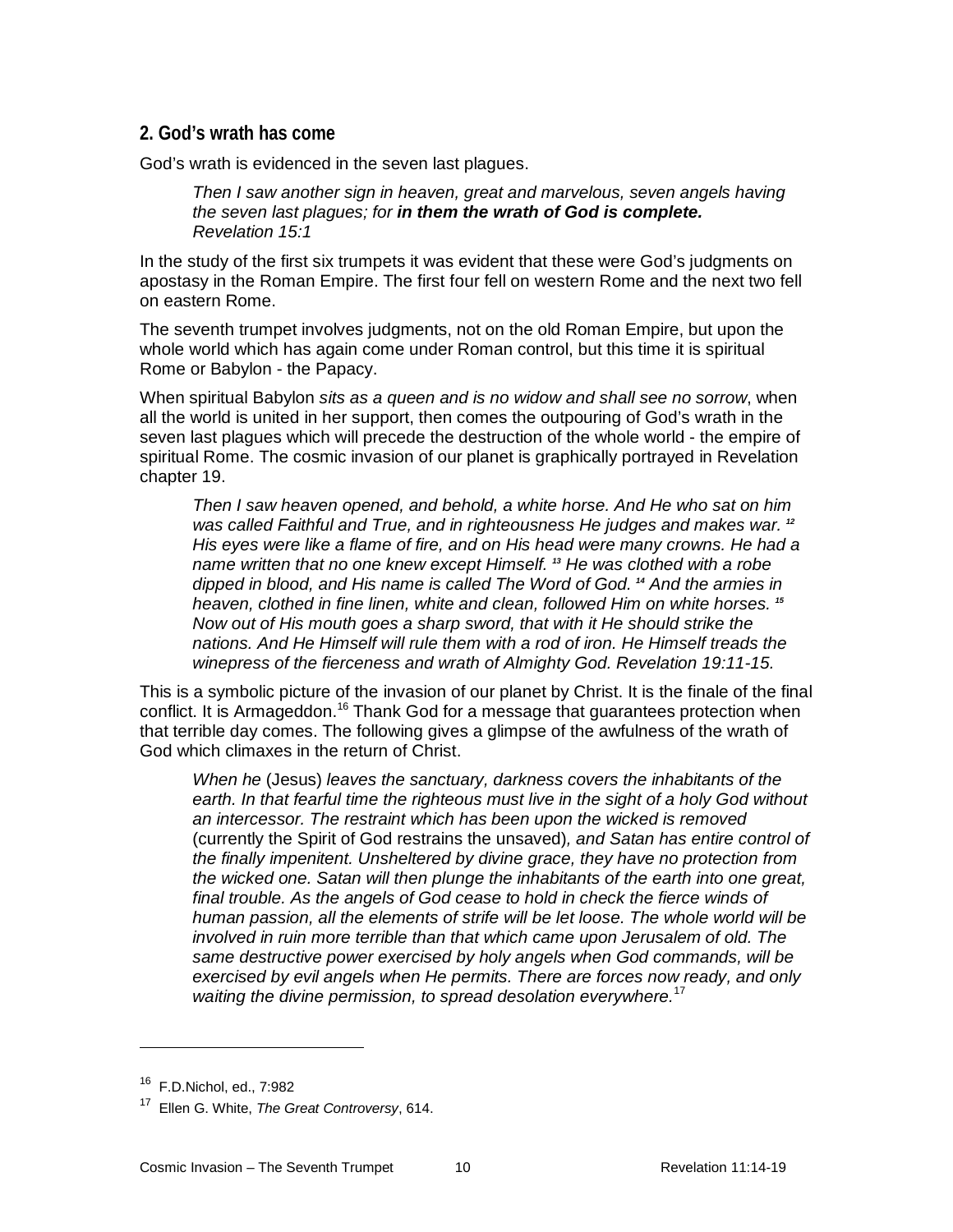#### <span id="page-11-0"></span>**3. The dead are judged**

Because the initial three earthly events of the seventh trumpet are *separate and distinct, one following the other,* the *time of the dead that they should be judged* is an event that follows the Second Advent.

Remember that God's people have already been judged. This transpired from 1844 to the close of probation. Revelation Chapter 20 reveals that during the millennium they will enter with Christ into a further work of judgment.

*And I saw thrones, and they sat on them, and judgment was committed to them. Then I saw the souls of those who had been beheaded for their witness to Jesus and for the word of God, who had not worshiped the beast or his image, and had not received his mark on their foreheads or on their hands. And they lived and reigned with Christ for a thousand years. Revelation 20:4*

The apostle Paul explains more about this judgment which the saints are involved with during the millennium.

*Do you not know that the saints will judge the world? And if the world will be judged by you, are you unworthy to judge the smallest matters? Do you not know that we shall judge angels? How much more, things that pertain to this life? 1 Corinthians 6:2-3*

One of the occupations of God's people during the millennium will be to investigate the records of the lost. When God's people reach the heavenly kingdom they are going to experience some great surprises. They will find that many will not be there whom they thought would be there, and some will be there whom they thought would have no right to be there. Jesus said, *The first shall be last and the last shall be first.*[18](#page-11-1) Many who were thought to be true and loyal will not be in God's kingdom.

Naturally we will want to know why, because in the kingdom we will not lose our enquiring minds - quite the opposite. Fortunately we will be able to examine the secret record of every one of the unsaved. Then we will understand and appreciate the verdict that heaven has given. It will be a form of investigative judgment. As the psalmist sang:

*Let the saints be joyful in glory; Let them sing aloud on their beds. Let the high praises of God be in their mouth, And a two-edged sword in their hand, To execute vengeance on the nations, And punishments on the peoples; To bind their kings with chains, And their nobles with fetters of iron; To execute on them the written judgment— This honor have all His saints. Praise the LORD! Psalm 149:5-9*

This is significant! In light of the terrible sufferings of so many of God's people through the ages it is entirely appropriate that they sit in judgment upon their oppressors and decide with Christ what the rightful sentence or degree of punishment should be. Not

<span id="page-11-1"></span><sup>&</sup>lt;sup>18</sup> Matthew 19:30.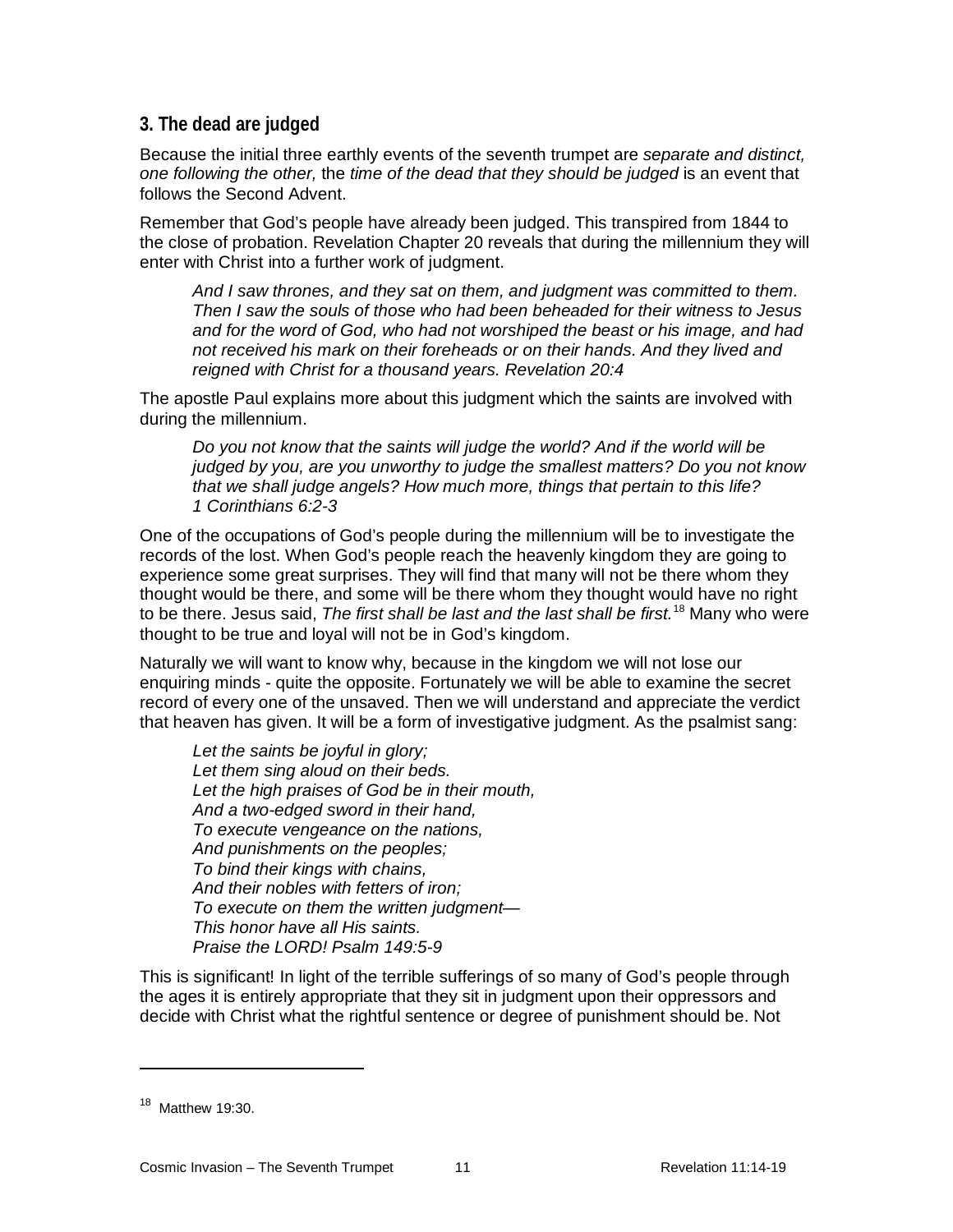only will justice be done, but it will also be seen to be done - by the whole universe and especially by every saint of God.

*And I saw the dead, small and great, standing before God, and books were opened. And another book was opened, which is the Book of Life. And the dead were judged according to their works, by the things which were written in the books. <sup>13</sup> The sea gave up the dead who were in it, and Death and Hades delivered up the dead who were in them. And they were judged, each one according to his works. Revelation 20:12-13*

Questions may be raised about some aspects of this passage. Here judgment is portrayed yet again. However there are not two judgments after the Second Advent. Rather, there are two aspects of judgment – trial and execution. During the millennium the saints with Christ enter into an investigative judgment of the unsaved dead. The close of the millennium initiates the judgment of the unsaved living, after they have been resurrected. This is the time when judgment is executed - the sentence is carried out.

*The sea gave up the dead who were in it, and Death and Hades delivered up the dead who were in them. And they were judged, each one according to his works. Revelation 20:13*

#### <span id="page-12-0"></span>**4. Those who destroy the earth are destroyed**

This event has been applied to the use of the atomic bomb and the destruction of at least some of the earth. It may well have such an application. However there is another application that is more pertinent.

The word *destroy* in the original Greek can mean either *destroy* or *corrupt*. This is noted in the marginal reading of this verse. Therefore the verse can read *destroy those who corrupt the earth*. In the light of other passages the word *corrupt* is more Scriptural. God will finally destroy those who corrupt the earth. The answer to how the earth is corrupted is found in Revelation 19.

*After these things I heard a loud voice of a great multitude in heaven, saying, "Alleluia! Salvation and glory and honor and power to the Lord our God! For true and righteous are His judgments, for He has judged the great harlot who corrupted the earth with her fornication; and He has avenged on her the blood of His servants shed by her. Revelation 19:1-2*

It is spiritual Babylon who has corrupted the earth and under the seventh trumpet God destroys those who corrupt the earth. This means that He will destroy Babylon and all her supporters. The earth is corrupted religiously and spiritually by her fornication - the illicit union of church with state.

This passage could also refer to moral corruption. According to the Old Testament, the land can be corrupted by the immorality of its inhabitants.

*Do not defile yourselves with any of these things; for by all these the nations are defiled, which I am casting out before you. Leviticus 18:24*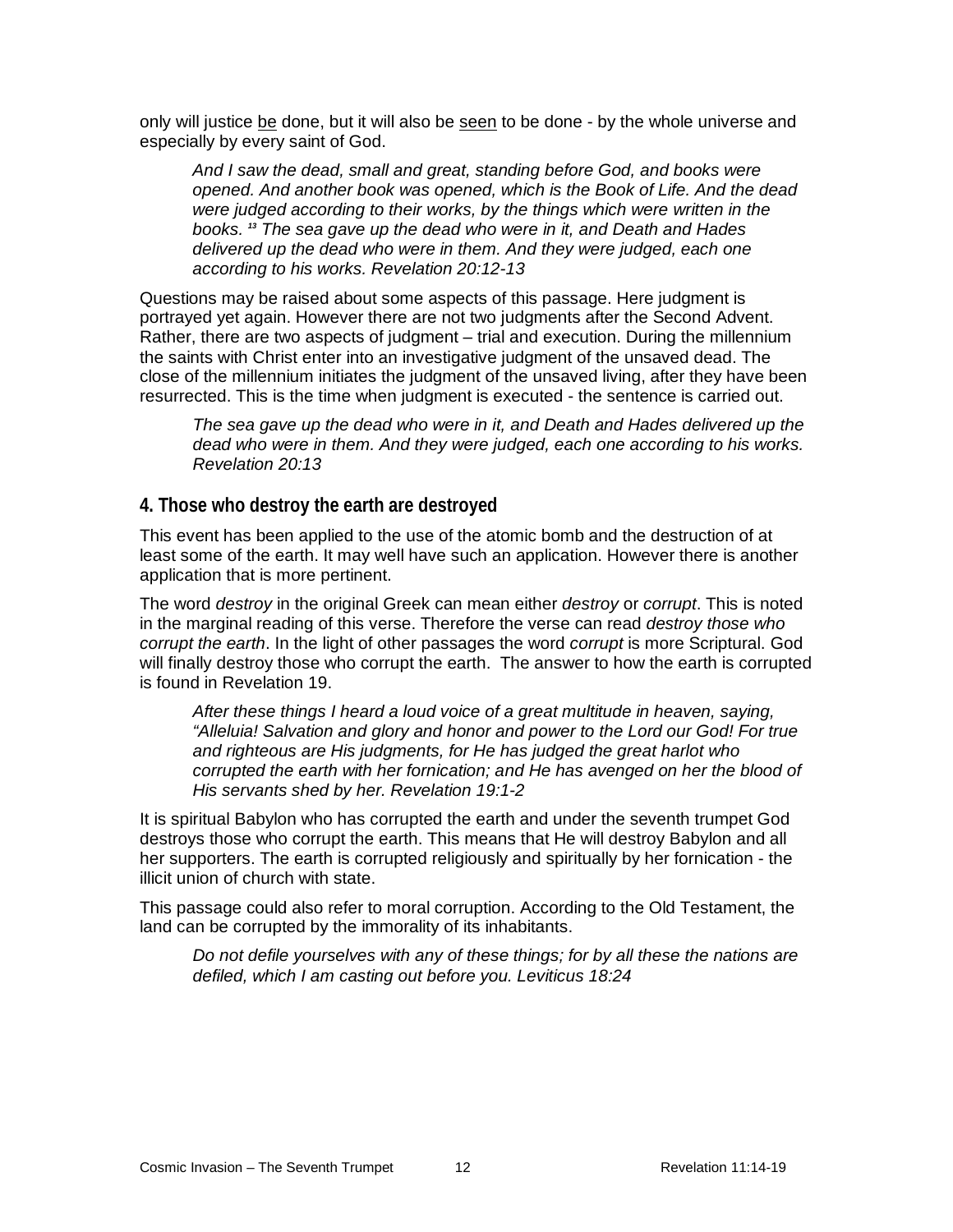Here God is addressing Israel as they are about to enter the Promised Land which had been inhabited by the immoral sun worshipping Canaanites. Because of their gross immorality God instructed them:

*Do not defile yourselves with any of these things; for by all these the nations are defiled, which I am casting out before you. For the land is defiled; therefore I visit the punishment of its iniquity upon it, and the land vomits out its inhabitants. You shall therefore keep My statutes and My judgments, and shall not commit any of these abominations, either any of your own nation or any stranger who dwells among you (for all these abominations the men of the land have done, who were before you, and thus the land is defiled), lest the land vomit you out also when you defile it, as it vomited out the nations that were before you. <sup>29</sup> For whoever commits any of these abominations, the persons who commit them shall be cut off from among their people. 'Therefore you shall keep My ordinance, so that you do not commit any of these abominable customs which were committed before you, and that you do not defile yourselves by them: I am the LORD your God.' Leviticus 18:24-30*

What were the abominations of the Canaanites? Reading onwards from Leviticus 18:5 we find various forms of immorality, including incest, adultery, homosexuality and bestiality – all sexual perversions that we witness in society today and which will become more and more widespread. This is corrupting the earth and so in a very real sense, under the seventh trumpet, God will destroy those who corrupt the earth, whether the corruption be religious or moral.

#### <span id="page-13-0"></span>**5. The saints receive their final reward**

*…the time…that You should reward Your servants the prophets and the saints, and those who fear Your name, small and great…v18* 

This reward is not eternal life. Eternal life is a gift (Romans 6:23) given in a spiritual sense at conversion and given literally at the Second Advent:

*…at the last trumpet… when this corruptible has put on incorruption, and this mortal has put on immortality… 1 Corinthians 15:52, 54*

If eternal life is a gift already received then the rewards mentioned in Revelation 11:18 must be the special favors bestowed upon the saints after they reach the kingdom. Salvation is by faith but the rewards we will receive will be according to our works. Some will rightly receive greater rewards than others because they have sacrificed more and suffered more for their Savior.

The first rewards will be given at the Second Advent. Other rewards will be given at the Third Advent when the saints inherit the renewed earth. According to Jesus the main rewards will be given at the end of the millennium.

*When the Son of Man comes in His glory, and all the holy angels with Him, then He will sit on the throne of His glory. <sup>32</sup> All the nations will be gathered before Him, and He will separate them one from another, as a shepherd divides his sheep from the goats. Matthew 25:31-32*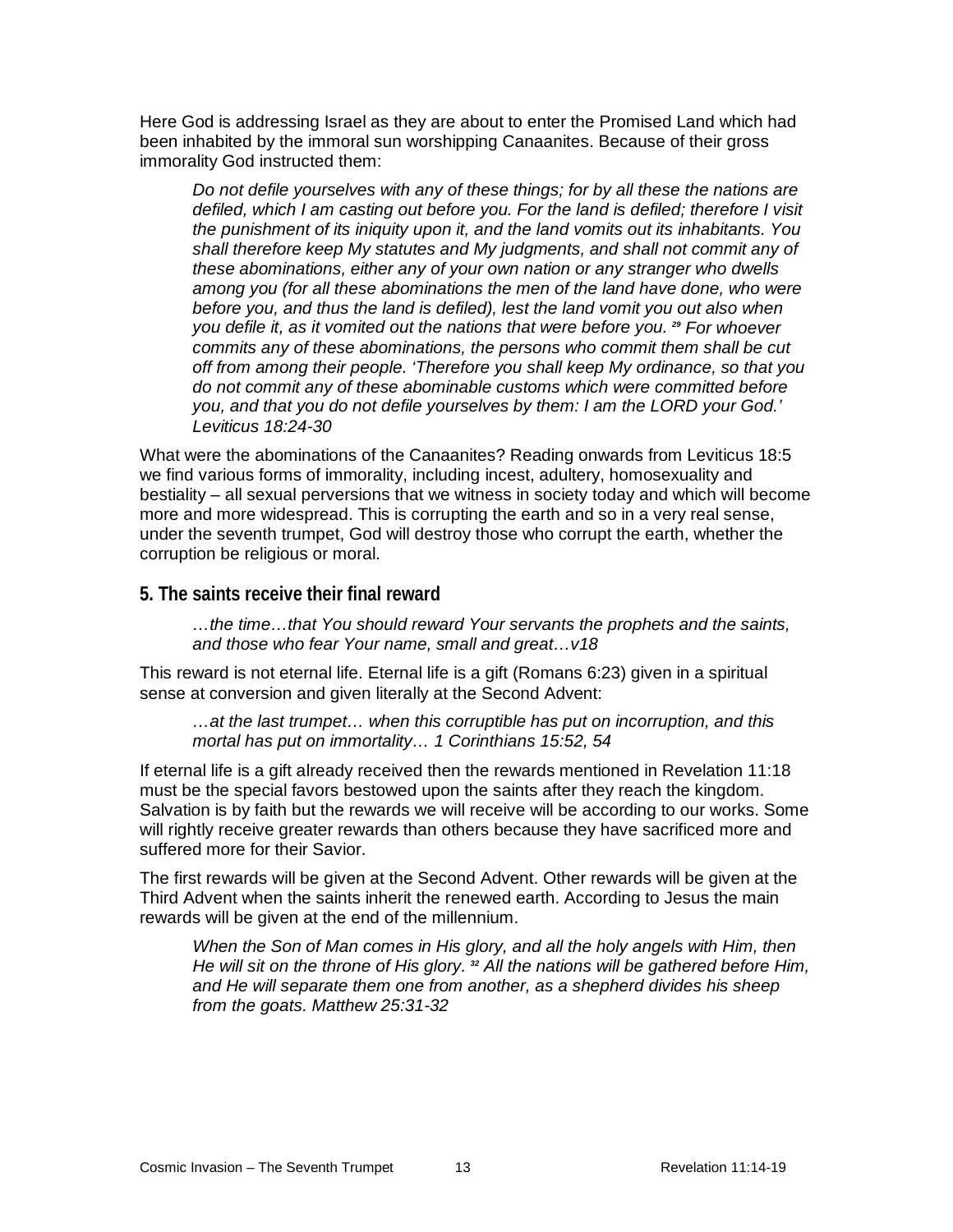Today the majority of the nations that have existed are no longer on earth. The fulfilment of this promise will therefore be at the Third Advent, for only then will all nations be gathered before him.

*Then the King will say to those on His right hand, 'Come, you blessed of My Father, inherit the kingdom prepared for you from the foundation of the world… Matthew 25:34*

The Spirit of Prophecy confirms this. This promise of Jesus will be fulfilled in the New Jerusalem after the millennium.

*While Satan was rallying his army, the saints were in the city, beholding the beauty and glory of the Paradise of God. Jesus was at their head, leading them. All at once the lovely Savior was gone from our company; but soon we heard His lovely voice, saying, "Come, ye blessed of My Father, inherit the kingdom prepared for you from the foundation of the world."[19](#page-14-0)*

What a reward that will be! An eternal home in the New Jerusalem, an estate in the earth made new.

*For behold, I create new heavens and a new earth; and the former shall not be remembered or come to mind…. They shall build houses and inhabit them; they shall plant vineyards and eat their fruit. Isaiah 65:17, 21*

He will reward *both small and great*. The smallest, the most insignificant of those among us, will receive their due reward and each reward will be something that is very special to the receiver. It will thrill the heart and bring everlasting contentment. What a future awaits the saints of God!

<span id="page-14-0"></span><sup>19</sup> Ellen G. White, *Early Writings*, 53.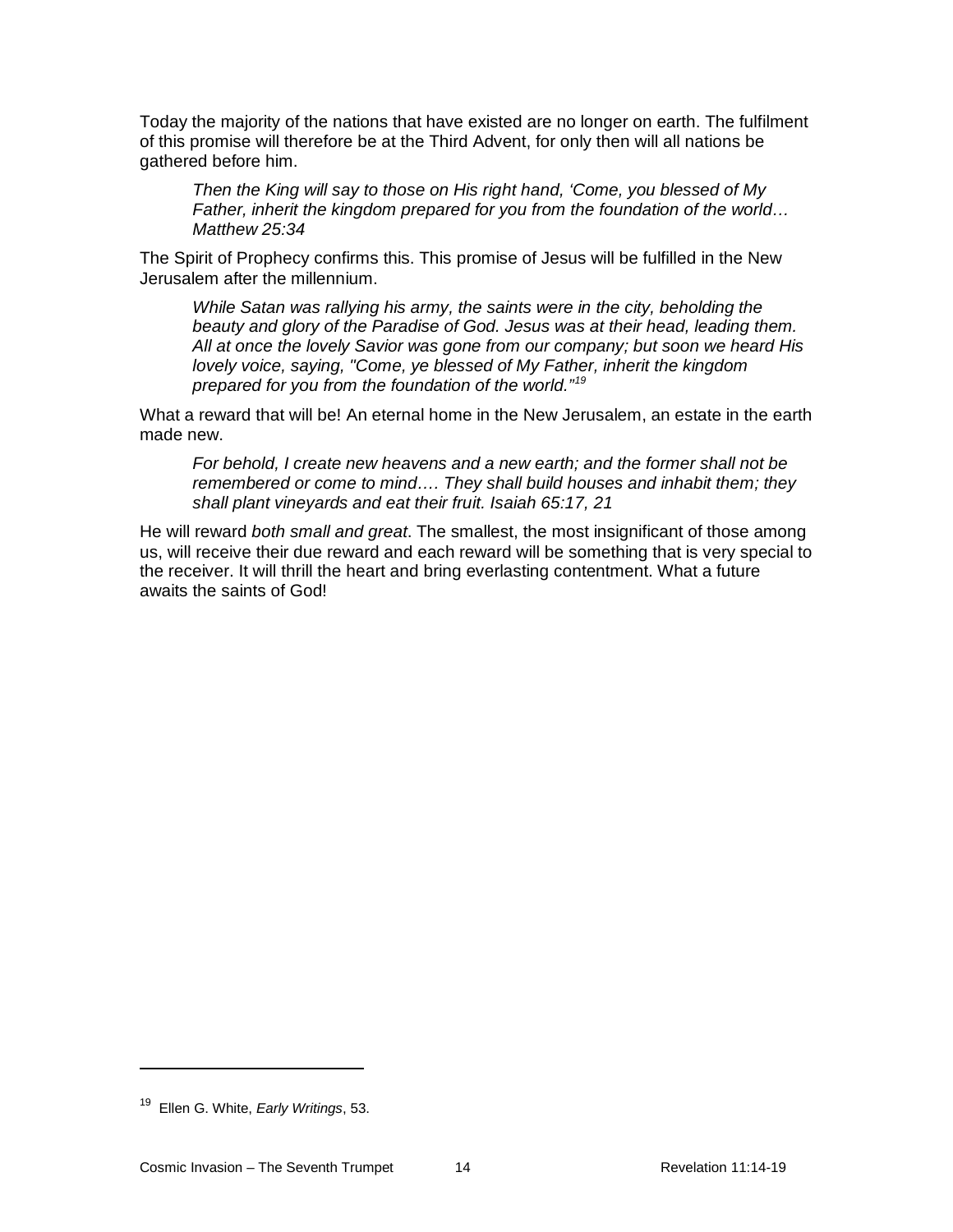# <span id="page-15-0"></span>**Appendix A**

<span id="page-15-1"></span>**Scriptural examples of where an entity has two different meanings**

There are two:

**Altars** Babylons Births Edens **Hells** Intercessors Israels **Judgments** 

Lakes of fire

Marriages

**Ministrations** 

Mysteries

**Priesthoods** 

**Resurrections** 

Suppers

**Temples** 

**Testaments** 

Trees of life

Witnesses

Women